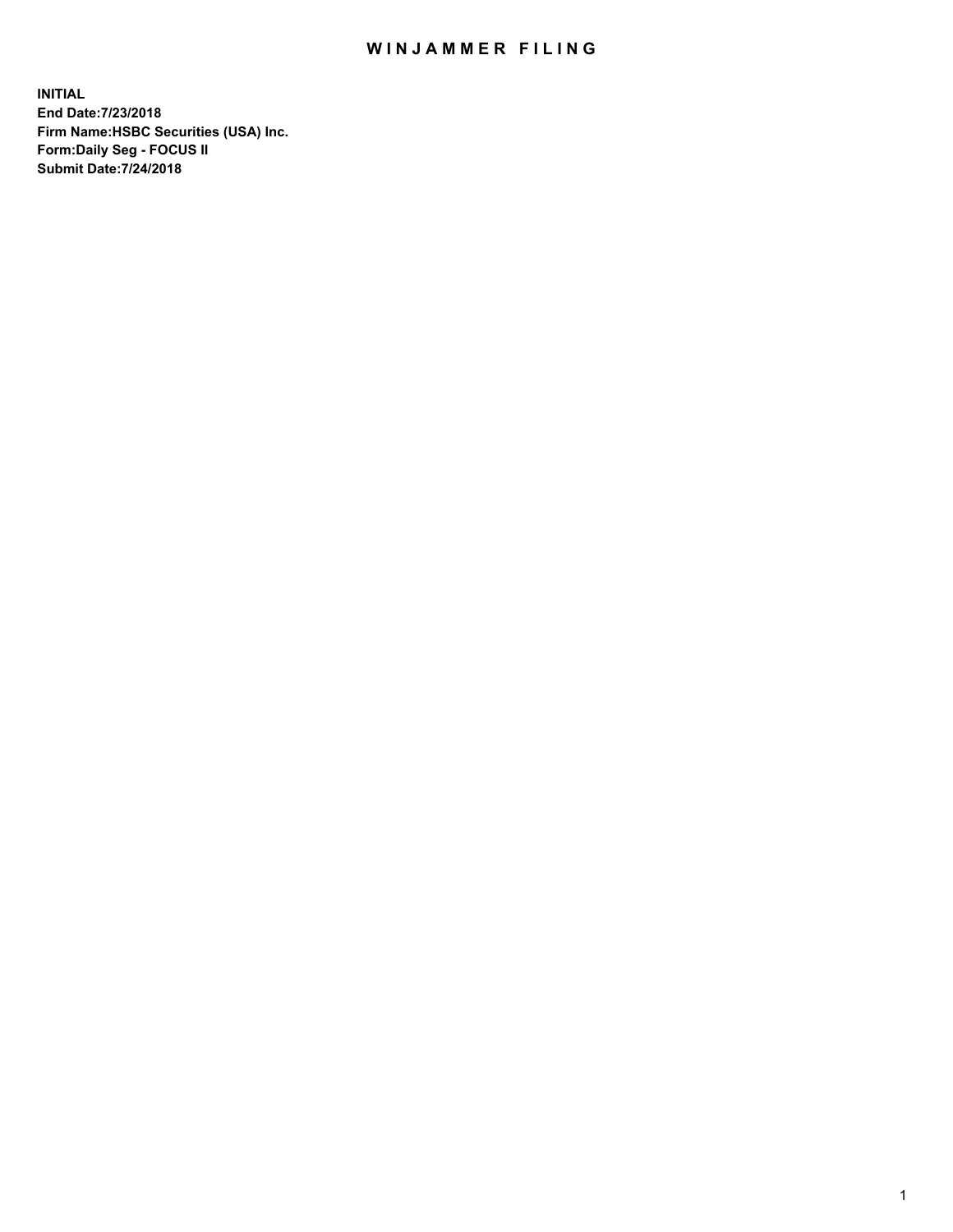**INITIAL End Date:7/23/2018 Firm Name:HSBC Securities (USA) Inc. Form:Daily Seg - FOCUS II Submit Date:7/24/2018 Daily Segregation - Cover Page**

| Name of Company                                                                                                                                                                                                                                                                                                                | <b>HSBC Securities (USA) Inc.</b>                                           |
|--------------------------------------------------------------------------------------------------------------------------------------------------------------------------------------------------------------------------------------------------------------------------------------------------------------------------------|-----------------------------------------------------------------------------|
| <b>Contact Name</b>                                                                                                                                                                                                                                                                                                            | <b>Micahel Vacca</b>                                                        |
| <b>Contact Phone Number</b>                                                                                                                                                                                                                                                                                                    | 212-525-7951                                                                |
| <b>Contact Email Address</b>                                                                                                                                                                                                                                                                                                   | michael.vacca@us.hsbc.com                                                   |
| FCM's Customer Segregated Funds Residual Interest Target (choose one):<br>a. Minimum dollar amount: ; or<br>b. Minimum percentage of customer segregated funds required:% ; or<br>c. Dollar amount range between: and; or<br>d. Percentage range of customer segregated funds required between:% and%.                         | 147,000,000<br>$\underline{\mathbf{0}}$<br>0 <sub>0</sub><br>0 <sub>0</sub> |
| FCM's Customer Secured Amount Funds Residual Interest Target (choose one):<br>a. Minimum dollar amount: ; or<br>b. Minimum percentage of customer secured funds required:% ; or<br>c. Dollar amount range between: and; or<br>d. Percentage range of customer secured funds required between: % and %.                         | 25,000,000<br><u>0</u><br>0 <sub>0</sub><br>0 <sub>0</sub>                  |
| FCM's Cleared Swaps Customer Collateral Residual Interest Target (choose one):<br>a. Minimum dollar amount: ; or<br>b. Minimum percentage of cleared swaps customer collateral required:% ; or<br>c. Dollar amount range between: and; or<br>d. Percentage range of cleared swaps customer collateral required between:% and%. | 95,000,000<br><u>0</u><br>00<br>00                                          |

Attach supporting documents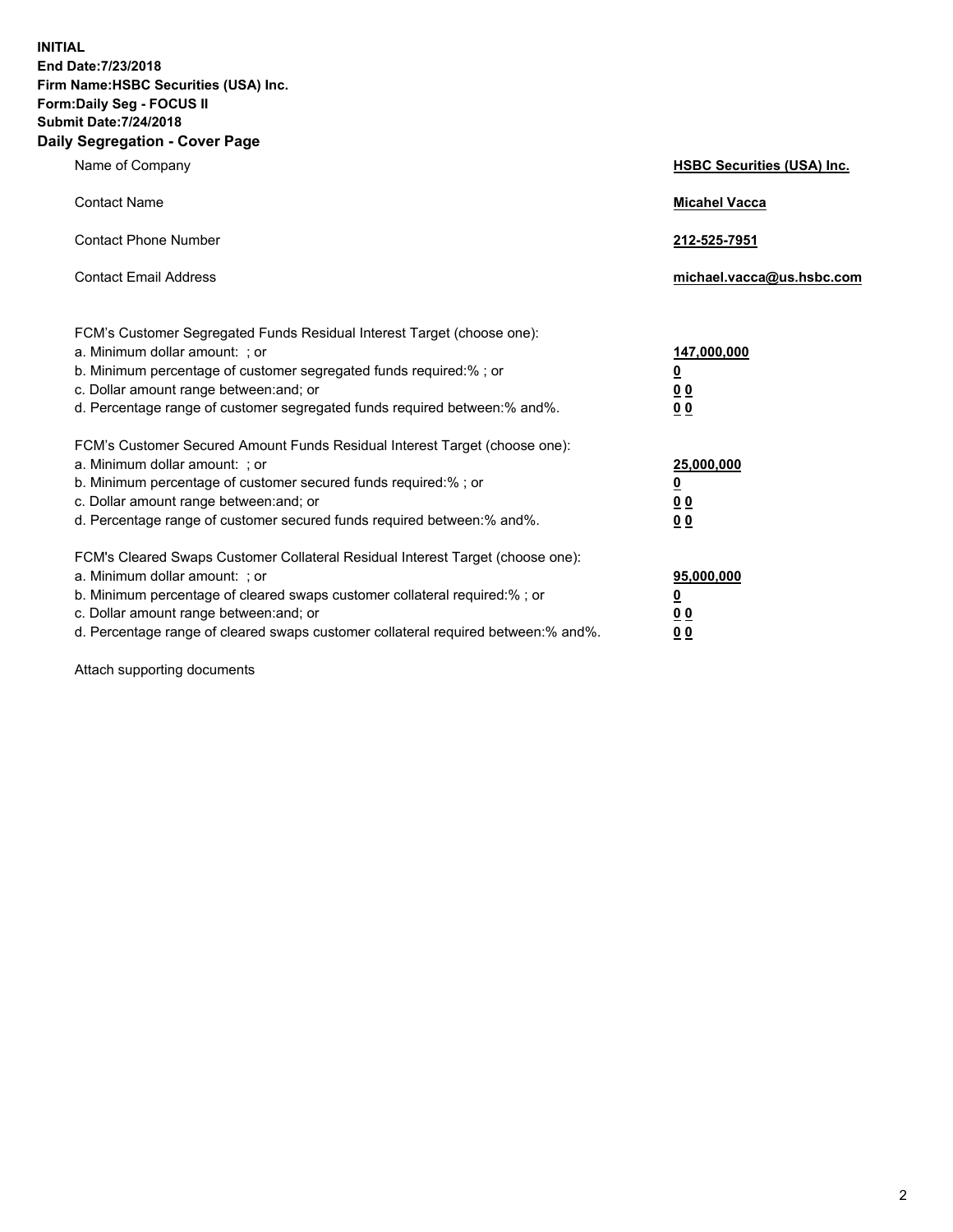**INITIAL End Date:7/23/2018 Firm Name:HSBC Securities (USA) Inc. Form:Daily Seg - FOCUS II Submit Date:7/24/2018 Daily Segregation - Secured Amounts**

|     | Foreign Futures and Foreign Options Secured Amounts                                         |                             |
|-----|---------------------------------------------------------------------------------------------|-----------------------------|
|     | Amount required to be set aside pursuant to law, rule or regulation of a foreign            | $0$ [7305]                  |
|     | government or a rule of a self-regulatory organization authorized thereunder                |                             |
| 1.  | Net ledger balance - Foreign Futures and Foreign Option Trading - All Customers             |                             |
|     | A. Cash                                                                                     | 116,915,999 [7315]          |
|     | B. Securities (at market)                                                                   | 50,530,722 [7317]           |
| 2.  | Net unrealized profit (loss) in open futures contracts traded on a foreign board of trade   | $-5,062,185$ [7325]         |
| 3.  | Exchange traded options                                                                     |                             |
|     | a. Market value of open option contracts purchased on a foreign board of trade              | $0$ [7335]                  |
|     | b. Market value of open contracts granted (sold) on a foreign board of trade                | $0$ [7337]                  |
| 4.  | Net equity (deficit) (add lines 1. 2. and 3.)                                               | 162,384,536 [7345]          |
| 5.  | Account liquidating to a deficit and account with a debit balances - gross amount           | 55,901 [7351]               |
|     | Less: amount offset by customer owned securities                                            | 0 [7352] 55,901 [7354]      |
| 6.  | Amount required to be set aside as the secured amount - Net Liquidating Equity              | 162,440,437 [7355]          |
|     | Method (add lines 4 and 5)                                                                  |                             |
| 7.  | Greater of amount required to be set aside pursuant to foreign jurisdiction (above) or line | 162,440,437 [7360]          |
|     | 6.                                                                                          |                             |
|     | FUNDS DEPOSITED IN SEPARATE REGULATION 30.7 ACCOUNTS                                        |                             |
| 1.  | Cash in banks                                                                               |                             |
|     | A. Banks located in the United States                                                       | 118,194,564 [7500]          |
|     | B. Other banks qualified under Regulation 30.7                                              | 0 [7520] 118,194,564 [7530] |
| 2.  | <b>Securities</b>                                                                           |                             |
|     | A. In safekeeping with banks located in the United States                                   | 19,023,386 [7540]           |
|     | B. In safekeeping with other banks qualified under Regulation 30.7                          | 0 [7560] 19,023,386 [7570]  |
| 3.  | Equities with registered futures commission merchants                                       |                             |
|     | A. Cash                                                                                     | $0$ [7580]                  |
|     | <b>B.</b> Securities                                                                        | $0$ [7590]                  |
|     | C. Unrealized gain (loss) on open futures contracts                                         | $0$ [7600]                  |
|     | D. Value of long option contracts                                                           | $0$ [7610]                  |
|     | E. Value of short option contracts                                                          | 0 [7615] 0 [7620]           |
| 4.  | Amounts held by clearing organizations of foreign boards of trade                           |                             |
|     | A. Cash                                                                                     | $0$ [7640]                  |
|     | <b>B.</b> Securities                                                                        | $0$ [7650]                  |
|     | C. Amount due to (from) clearing organization - daily variation                             | $0$ [7660]                  |
|     | D. Value of long option contracts                                                           | $0$ [7670]                  |
|     | E. Value of short option contracts                                                          | 0 [7675] 0 [7680]           |
| 5.  | Amounts held by members of foreign boards of trade                                          |                             |
|     | A. Cash                                                                                     | 34,440,665 [7700]           |
|     | <b>B.</b> Securities                                                                        | 31,507,336 [7710]           |
|     | C. Unrealized gain (loss) on open futures contracts                                         | -5,062,185 [7720]           |
|     | D. Value of long option contracts                                                           | $0$ [7730]                  |
|     | E. Value of short option contracts                                                          | 0 [7735] 60,885,816 [7740]  |
| 6.  | Amounts with other depositories designated by a foreign board of trade                      |                             |
| 7.  |                                                                                             | 0 [7760]                    |
|     | Segregated funds on hand                                                                    | $0$ [7765]                  |
| 8.  | Total funds in separate section 30.7 accounts                                               | 198,103,766 [7770]          |
| 9.  | Excess (deficiency) Set Aside for Secured Amount (subtract line 7 Secured Statement         | 35,663,329 [7380]           |
|     | Page 1 from Line 8)                                                                         |                             |
| 10. | Management Target Amount for Excess funds in separate section 30.7 accounts                 | 25,000,000 [7780]           |
| 11. | Excess (deficiency) funds in separate 30.7 accounts over (under) Management Target          | 10,663,329 [7785]           |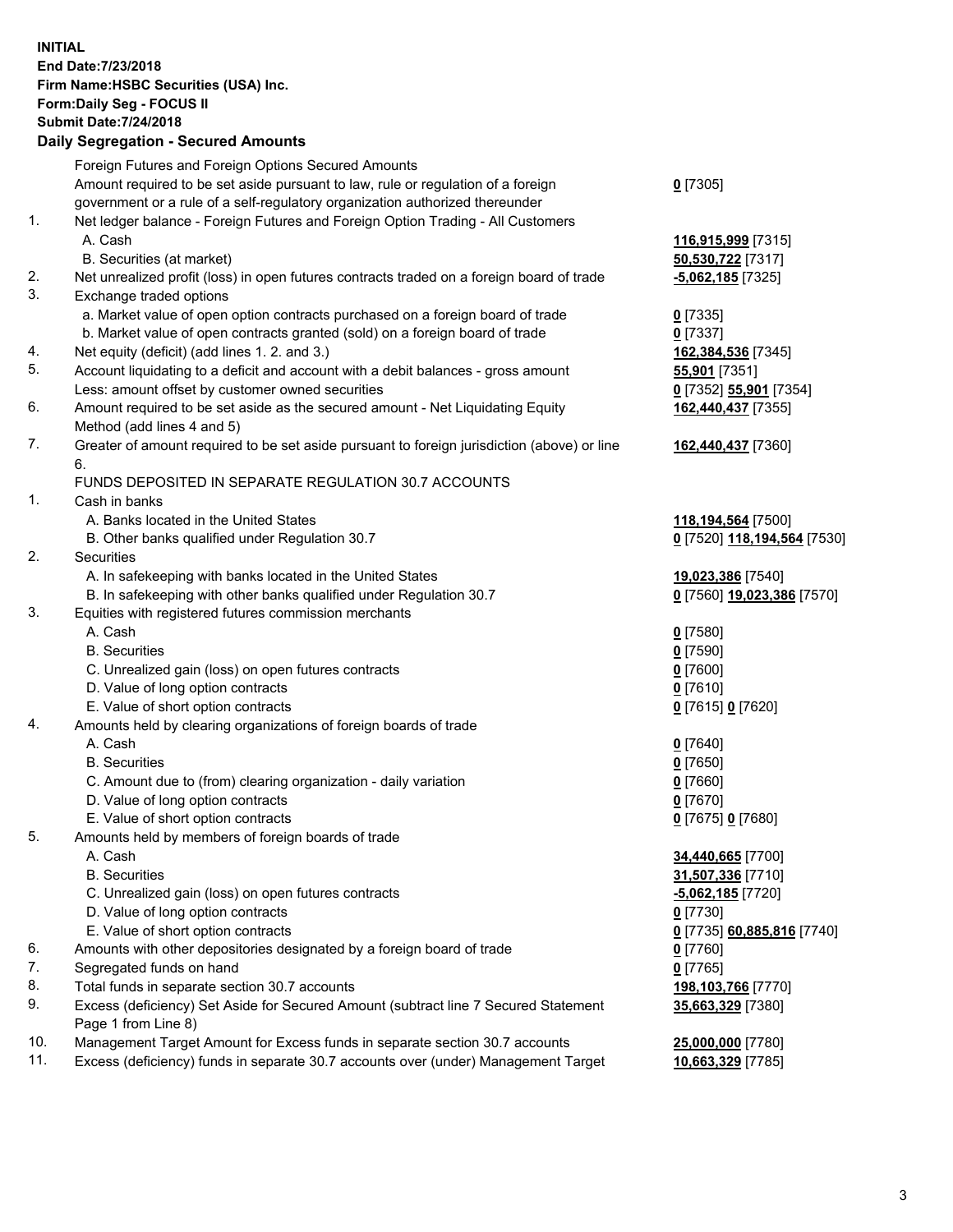**INITIAL End Date:7/23/2018 Firm Name:HSBC Securities (USA) Inc. Form:Daily Seg - FOCUS II Submit Date:7/24/2018 Daily Segregation - Segregation Statement** SEGREGATION REQUIREMENTS(Section 4d(2) of the CEAct) 1. Net ledger balance A. Cash **36,605,898** [7010] B. Securities (at market) **1,632,891,358** [7020] 2. Net unrealized profit (loss) in open futures contracts traded on a contract market **371,172,195** [7030] 3. Exchange traded options A. Add market value of open option contracts purchased on a contract market **281,601,664** [7032] B. Deduct market value of open option contracts granted (sold) on a contract market **-135,023,865** [7033] 4. Net equity (deficit) (add lines 1, 2 and 3) **2,187,247,250** [7040] 5. Accounts liquidating to a deficit and accounts with debit balances - gross amount **43,598,324** [7045] Less: amount offset by customer securities **-43,559,240** [7047] **39,084** [7050] 6. Amount required to be segregated (add lines 4 and 5) **2,187,286,334** [7060] FUNDS IN SEGREGATED ACCOUNTS 7. Deposited in segregated funds bank accounts A. Cash **29,225,258** [7070] B. Securities representing investments of customers' funds (at market) **0** [7080] C. Securities held for particular customers or option customers in lieu of cash (at market) **379,117,385** [7090] 8. Margins on deposit with derivatives clearing organizations of contract markets A. Cash **502,835,299** [7100] B. Securities representing investments of customers' funds (at market) **0** [7110] C. Securities held for particular customers or option customers in lieu of cash (at market) **1,211,127,773** [7120] 9. Net settlement from (to) derivatives clearing organizations of contract markets **28,704,193** [7130] 10. Exchange traded options A. Value of open long option contracts **281,601,664** [7132] B. Value of open short option contracts **-135,023,865** [7133] 11. Net equities with other FCMs A. Net liquidating equity **7,466,357** [7140] B. Securities representing investments of customers' funds (at market) **0** [7160] C. Securities held for particular customers or option customers in lieu of cash (at market) **0** [7170] 12. Segregated funds on hand **42,646,200** [7150] 13. Total amount in segregation (add lines 7 through 12) **2,347,700,264** [7180] 14. Excess (deficiency) funds in segregation (subtract line 6 from line 13) **160,413,930** [7190] 15. Management Target Amount for Excess funds in segregation **147,000,000** [7194]

16. Excess (deficiency) funds in segregation over (under) Management Target Amount Excess

**13,413,930** [7198]